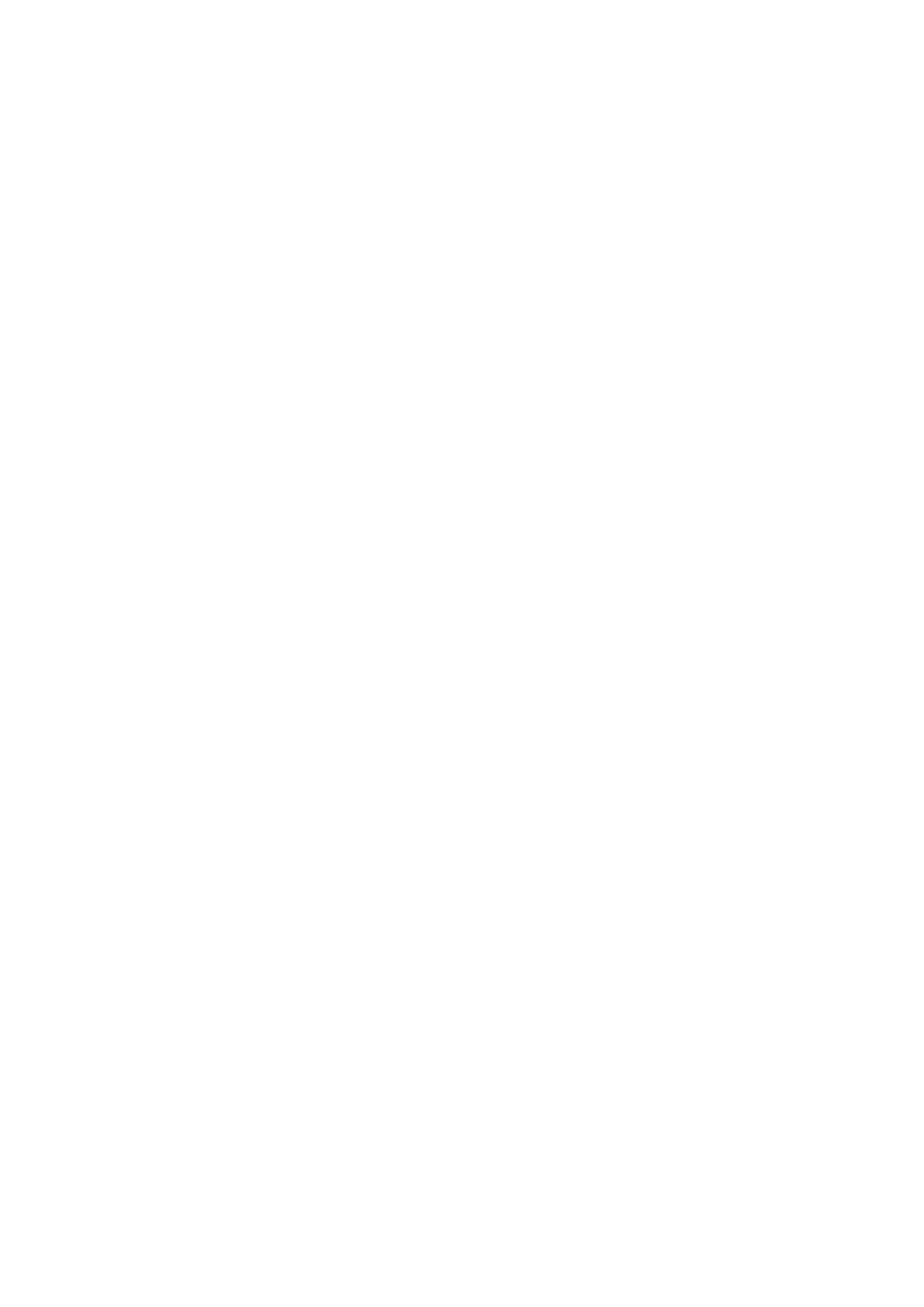# **Program Schedule**

- \* open-to-the-public session
- **Metro station**

### **GETTING THERE**

All events indicate both the meeting point for the event AND directions to the event if you wish to travel there on your own. Following the program schedule, there are detailed maps and directions for each location. For those who wish to be escorted, an assistant will meet participants at the CNC approximately 45 minutes before each event to travel there together by taxi, foot, or public transport.

SPEAKERS: We include short bios on speakers below. For full biographical information see the DISQUIET website: www.disquietinternational.org.

# **JUNE 26, SUNDAY**

#### **4.45 pm** ORIENTATION & WELCOME

*Palácio Loreto Rua António Maria Cardoso (the building across the staired alleyway from the CNC)* **Baixa-Chiado** 

### **6.00 pm | 8.00 pm** DISQUIET '22 OPENING RECEPTION

*Palácio Loreto Rua António Maria Cardoso* **Baixa-Chiado** 

Drinks and appetizers will be served.

**The Loreto Palace** was built at the turn of the 19th century on the foundations of a mansion which had existed there since 1791. It has housed, at various times, the French ambassador, the general staff of the Napoleonic army, the British army commissariat, a chemistry laboratory researching clay for the manufacture of porcelain, a greenhouse and garden belonging to the Academy of Science, and the headquarters for many famous luxury hotels. For the last 100 years, it has been associated with Fidelidade insurance.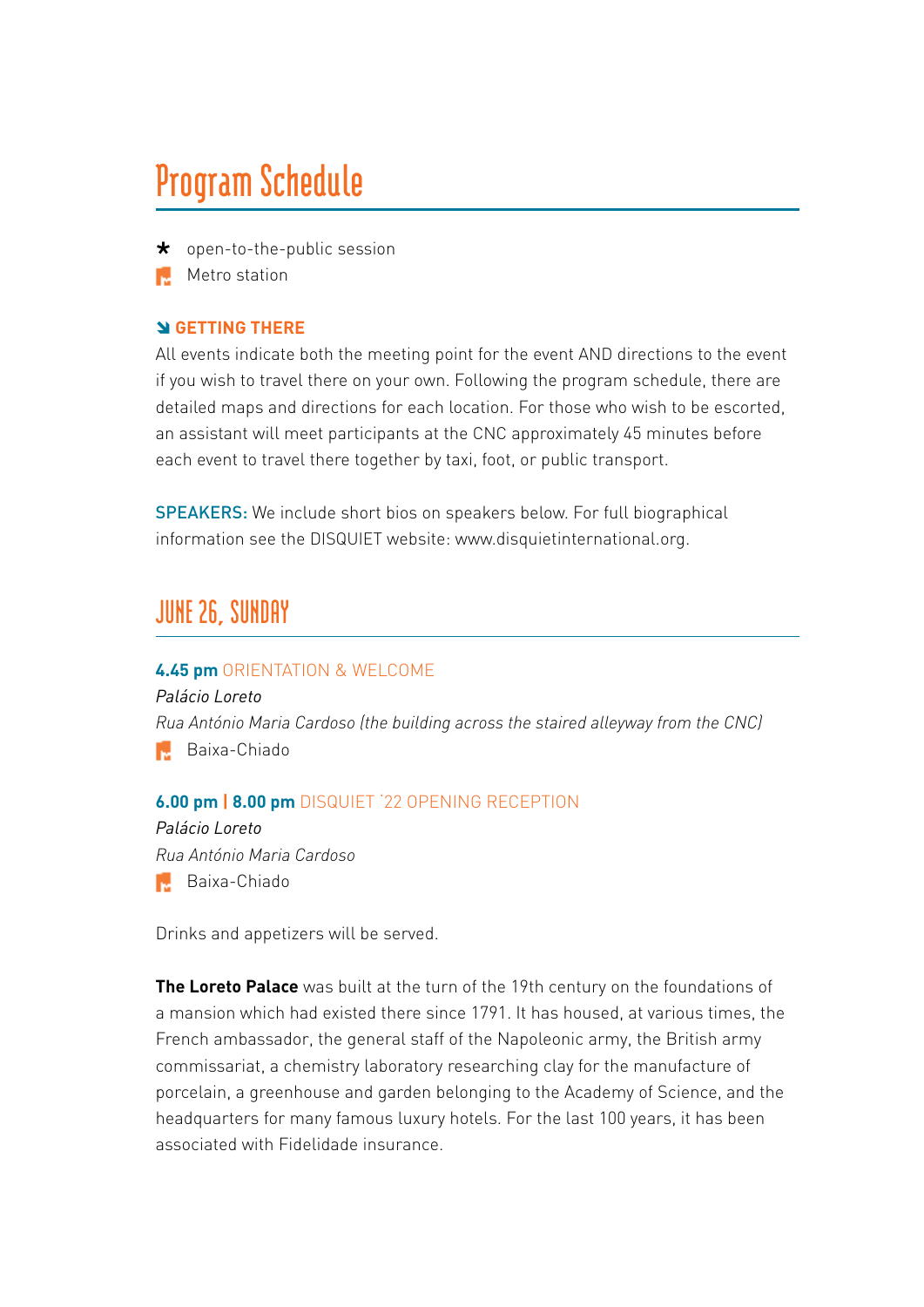# **JUNE 27, MONDAY**

#### **10.00 am | 12.30 pm** CORE WORKSHOPS

Fiction with GABRIEL BUMP; Fiction with DANIELLE EVANS; Fiction with MAAZA MENGISTE; Nonfiction & Memoir with T KIRA MADDEN; Poetry with SHAYLA LAWSON; Poetry with BEN LERNER Writing the Luso-Experience with KATHERINE VAZ *Centro Nacional de Cultura Rua António Maria Cardoso, 68* **Baixa-Chiado** 

### **2.30 pm | 4.00 pm** UKRAINIAN WRITERS PANEL

*São Luiz Teatro Municipal, Jardim de Inverno (Winter Garden) Rua António Maria Cardoso, 58*  **Baixa-Chiado** 

Contemporary Ukrainian writers Sofia Andrukhovych, Lyuba Yakimchuk, Iryna Tsilyk and others read from their work and discuss the situation in besieged Ukraine.

**Sofia Andrukhovych** is a writer from Ivano-Frankivsk, western Ukraine. She has written three books of short prose, three novels, one children's book, and essays. Her novel *Felix Austria* (2014) won the BBC Ukrainian Book of the Year award, and in 2015 she was awarded the Joseph Conrad-Korzeniowski prize. Her latest novel, *Amadoka* (2019), weaves together the histories of the ongoing war against Russia, the Stalinist repressions of the 1930s, and the Holocaust in Ukraine.

**Lyuba Yakimchuk** is a poet, playwright, and scriptwriter. Originally from the Luhansk region of Ukraine and currently living in Kyiv, she is the author of several full-length poetry collections, including *Apricots of Donbas*, which received the International Poetic Award of the Kovalev Foundation. This book was listed in the Top 10 books about the war in *Forbes* magazine, Ukraine. Yakimchuk has received a number of awards, including the International Slavic Poetic Award. Her poems have been translated into twenty languages. In 2015 Kyiv's *New Time* magazine listed Yakimchuk among the one hundred most influential people in the arts in Ukraine. In 2022 she performed her poem "Prayer" with John Legend's "Free" at the Grammy Awards.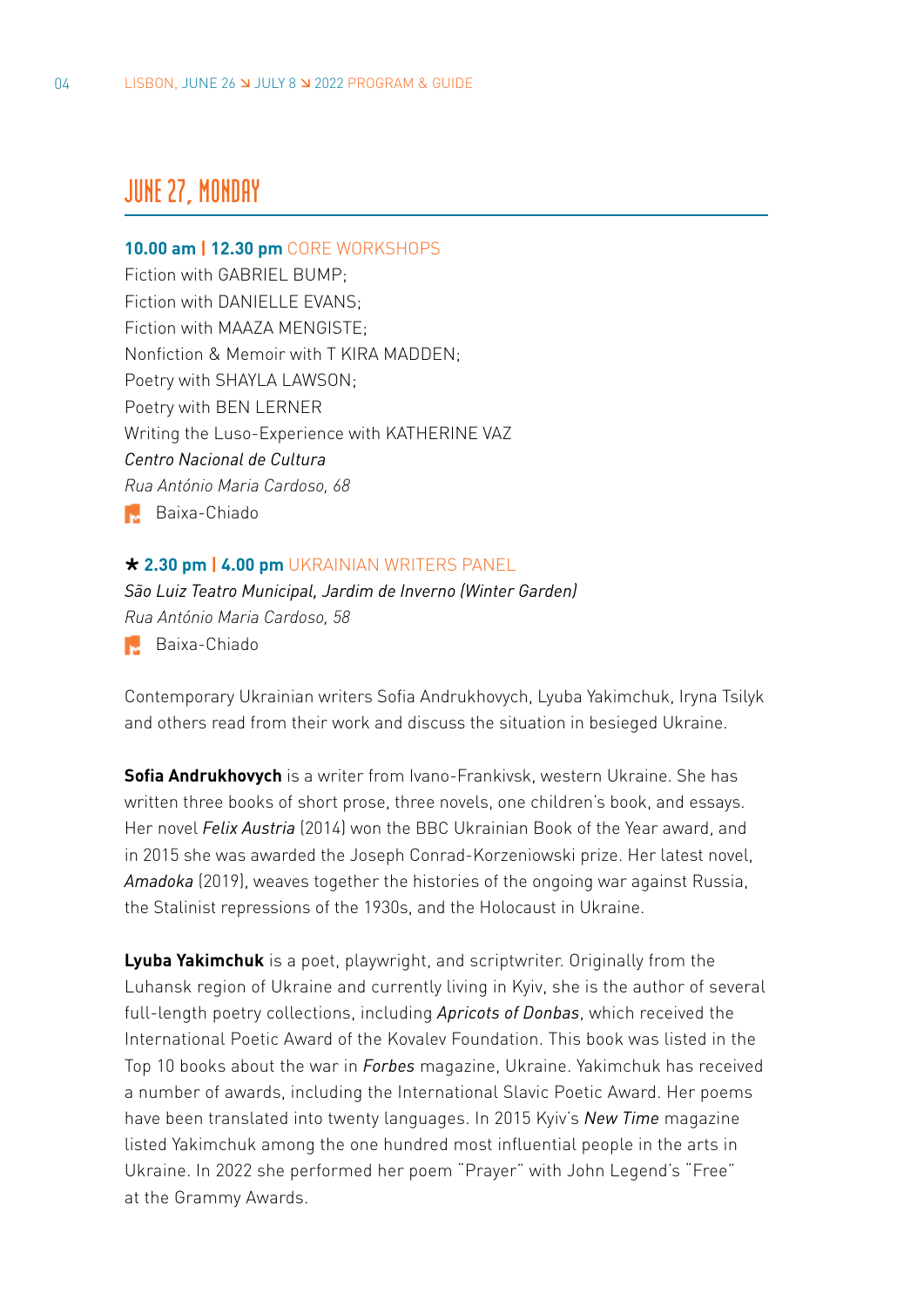**Iryna Tsilyk** is the director of the award-winning documentary *The Earth Is Blue As an Orange*, which won the "Directing Award" at Sundance Film Festival in 2020. Tsilyk is currently completing the feature-length fiction film *Rock. Paper. Grenade* based on the novel by Artem Chekh. She is the author of numerous books including poetry, short fiction, a novel, and several works for children. Her poems and short stories have been translated into English, German, French, Polish, Lithuanian, Czech, Swedish, Romanian, Catalan, and Greek. Throughout the Russian-Ukrainian war, she has actively taken part in literary readings, documentary filmmaking, and tutoring for children in Donbas. Her recent poetry and films reflect this experience.

Since its reopening on November 30, 2002, the **São Luiz Municipal Theatre** has established itself as a major presence in Lisbon's theater scene, with hundreds of performances per season between the Main Hall and the Winter Garden. The original theater was built in 1894 and then re-built using the original design two years after it burnt down in 1914.

#### **6.30 pm | 8.00 pm** READING

with ANA PAULA TAVARES and SHAYLA LAWSON *Centro Nacional de Cultura – Galeria Fernando Pessoa Rua António Maria Cardoso, 68* **Baixa-Chiado** 

**Ana Paula Ribeiro Tavares** has published a number of works, including *Ritos de Passagem* (1985), *O Sangue da Buganvília* (1998), *Ex-votos (Votive offerings)* (2003) and A *Cabeça de Salomé (The Head of Salome)* (2004). Her latest book of poems is *Manual para amantes desesperados.* Her work has been published in anthologies in Portugal, Brazil, France, Germany, Spain and Sweden.

**Shayla Lawson** is the author of three books of poetry *– A Speed Education in Human Being*, the chapbook *PANTONE* and *I Think I'm Ready to see Frank Ocean* – and the 2020 essay collection *THIS IS MAJOR* (Harper Perennial). They currently serve as Writer-in-Residence and Director of Creative Writing at Amherst College.

# **JUNE 28, TUESDAY**

**10.00 am | 12.30 pm** T-TH WORKSHOPS & ACTIVITIES Visual Storytelling for Writers and Poets with DEANNE FITZMAURICE;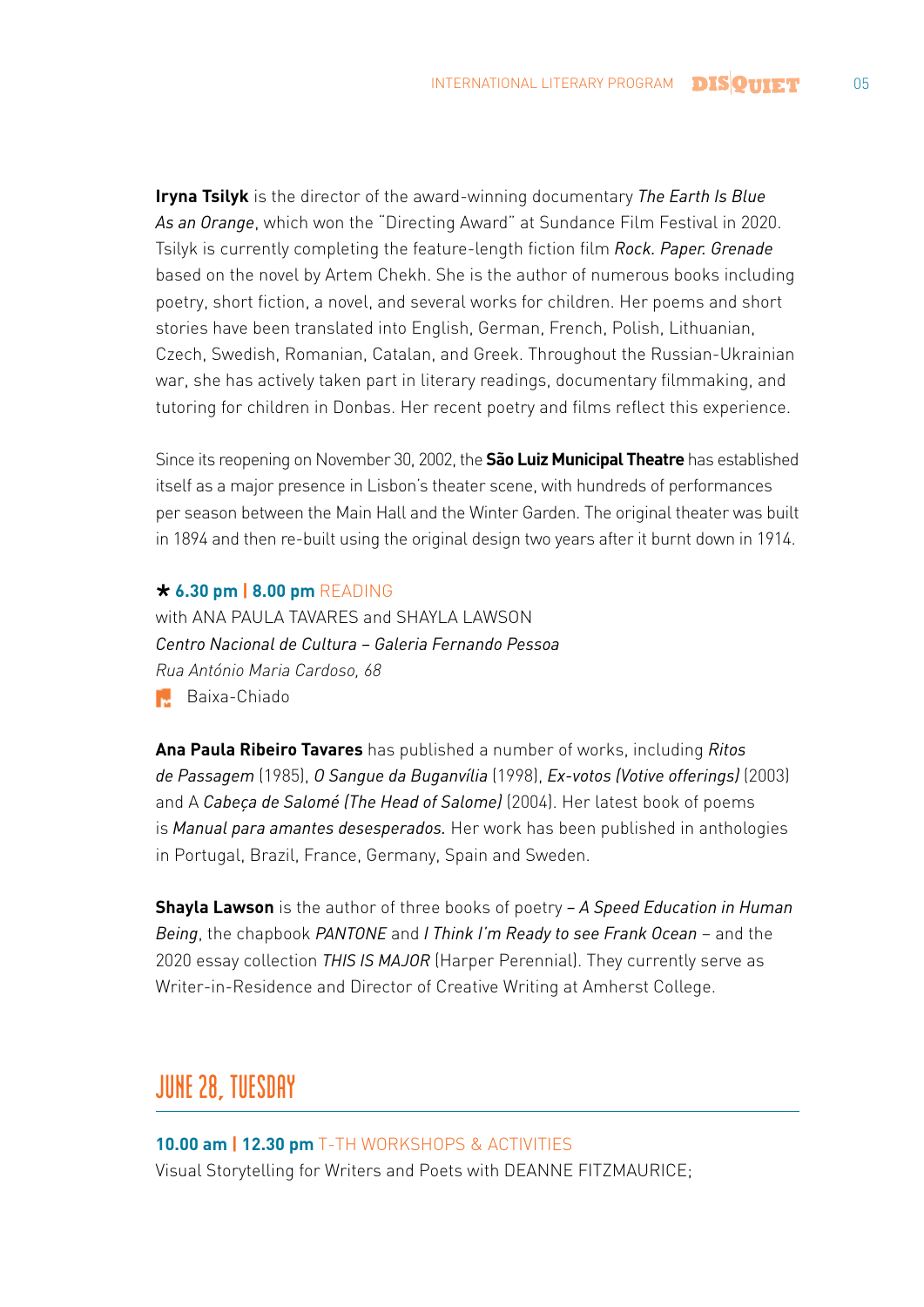Performance and Storytelling with ARTHUR FLOWERS; Flash & Furious with ANNIE LIONTAS; The Pessoa Game with CYRIACO LOPES & TERRI WITEK *Centro Nacional de Cultura Rua António Maria Cardoso, 68* Baixa-Chiado

#### **2.30 pm | 4.00 pm** READING

with JULIE HENSLEY, R. DEAN JOHNSON, and PATRÍCIA REIS *Centro Nacional de Cultura – Galeria Fernando Pessoa Rua António Maria Cardoso, 68* Baixa-Chiado

**Julie Hensley,** a core faculty member of the Bluegrass Writers Studio (the low--residency MFA program at Eastern Kentucky University), is the author of a collection of poems, *Viable* (Five Oaks Press 2015), and a book of fiction, *Landfall: A Ring of Stories* (Ohio State University Press 2016), as well as two poetry chapbooks, *The Language of Horses* (Finishing Line Press 2011) and *Real World* (Artist Thrive 2019).

**R. Dean Johnson** is the author of the novel *Californium* (Plume-Penguin), and the story collection *Delicate Men* (Alternative Book). A professor at Eastern Kentucky University, he directs their low-res MFA in Creative Writing program, Bluegrass Writers Studio.

**Patrícia Reis** is the editor of *Egoísta* magazine, and the founding partner of 004. She wrote the photographic novel *Kiss Me* (2006) with João Vilhena, and the novels *Cross of the Souls* (2004), *Second Hand Love* (2006), *Bite your Heart* (a finalist for the Portugal Telecom Literature Award in 2007), *In the Silence of God* (2008), *Before Being Happy* (2009), *Counterbody* (2012), *What Separates us Because of a Glass of Whisky* (2014), and *Grammar of Fear*, co-written with Maria Manuel Viana (2015). She is the author of the blog Fictiongram, writes often for the newspaper *Expresso*. She participates weekly in Antena 1's program A Páginas Tantas.

### **4.30 pm | 5.30 pm** PESSOA WALK

with JENSEN BEACH *Centro Nacional de Cultura (Meet on the steps beside the CNC) Rua António Maria Cardoso, 68*

**Baixa-Chiado**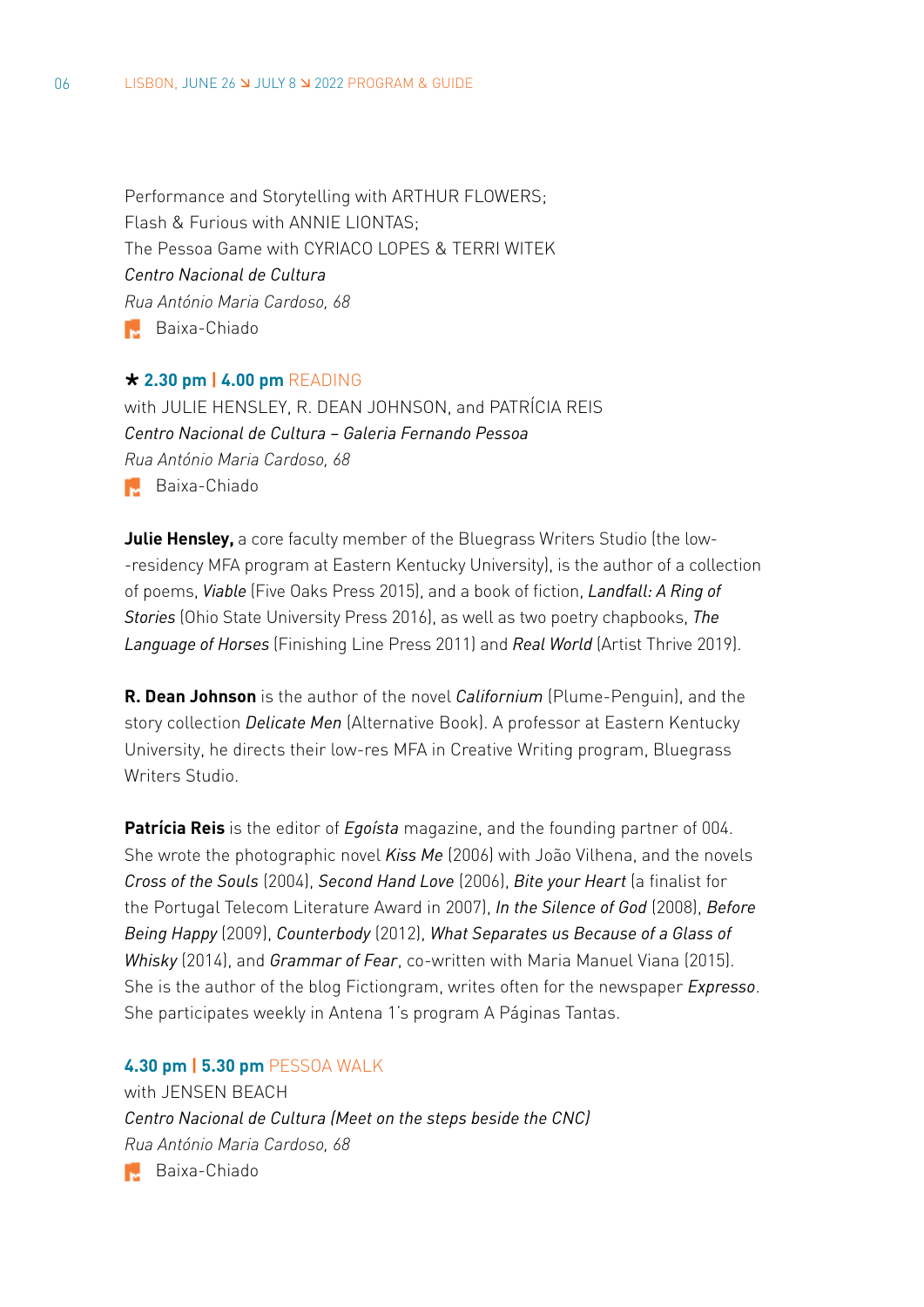*Sign up for a session on the sign-up sheets during orientation.* Early in its pages, Fernando Pessoa writes that *The Book of Disquiet* is "the autobiography of someone who never existed."While Pessoa's obsession with identities, from the hollow to the manifest, is clear throughout, what is also striking is the attention he pays in *The Book of Disquiet* to the physical spaces of the city itself, spaces that very much exist. The Pessoa walks will bring us out into some of those spaces to explore their associations with Pessoa and his heteronyms. Bring walking shoes, a hat, water, and sunscreen, and join us as we explore Pessoa's Lisbon, stopping along the way to read from and discuss his work.

#### **6.30 pm | 8.00 pm** READING AND Q&A ON FERNANDO PESSOA

with RICHARD ZENITH *São Luiz Teatro Municipal, Jardim de Inverno (Winter Garden) Rua António Maria Cardoso, 58*  Baixa-Chiado

**Richard Zenith's** masterwork biography of Pessoa was a finalist for the Pulitzer Prize in 2022. *Education by Stone: Selected Poems by Brazil's Jo*ã*o Cabral de Melo Neto* won the 2006 translation award from the Academy of American Poets. In addition to his voluminous translations of Pessoa's work and the writings of other Portuguese poets, Zenith's fiction translations include novels by António Lobo Antunes, José Luandino Vieira, and José Luís Peixoto. Author of *Fotobiografia de Fernando Pessoa*, he has also published poems and a collection of short stories, *Terceiras Pessoas*.

# **JUNE 29, WEDNESDAY**

#### **10.00 am | 12.30 pm** CORE WORKSHOPS

BUMP; EVANS; LAWSON; LERNER; MADDEN; MENGISTE; VAZ *Centro Nacional de Cultura Rua António Maria Cardoso, 68* **Baixa-Chiado** 

#### **2.30 pm | 4.00 pm** READING

with STEVEN GILLIS, ANNIE LIONTAS, and YARA MONTEIRO *São Roque Museum - Cloister Largo Trindade Coelho, 22* Baixa-Chiado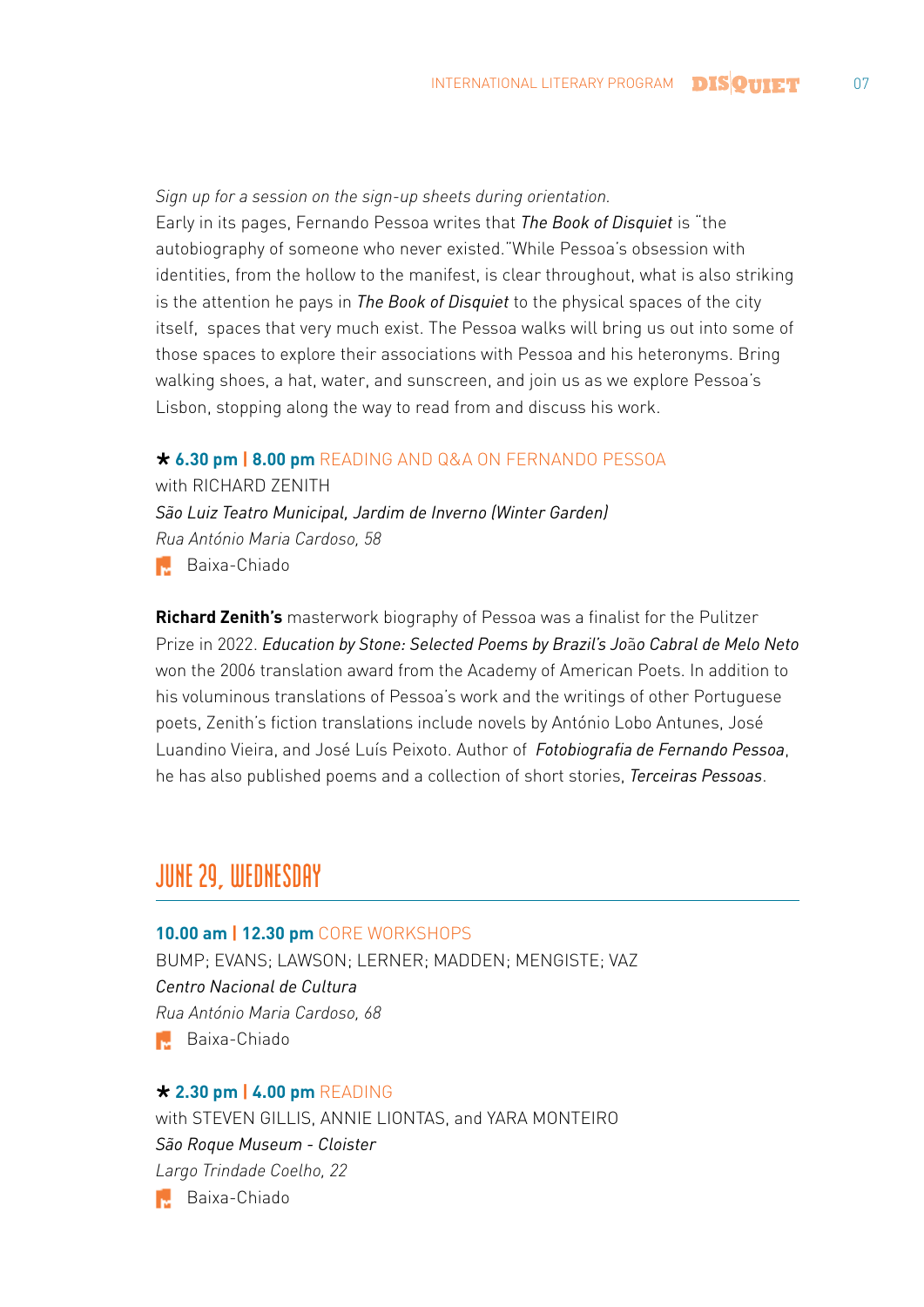**Steven Gillis** is the author of six novels and two short story collections. A founding member of the Ann Arbor Book Festival Board of Directors, and a finalist for the 2007 Ann Arbor News Citizen of the Year, Steve taught writing at Eastern Michigan University. In 2004 Steve founded 826Michigan, a mentoring program for students. In 2006 Steve co-founded Dzanc Books. He lives in Ann Arbor with his wife Mary and two dogs and regular visits from their kids, Anna and Zach.

**Annie Liontas** is the author of *Let Me Explain You* and co-editor of the anthology *A Manner of Being: Writers on their Mentors*. The Gloss, her interview series with women and non-binary writers, is running at *BOMB, The Believer, Electric Literature, The Rumpus*, and elsewhere. She teaches at George Washington University.

**Yara Nakahanda Monteiro's** first novel, *Essa dama bate bué!/ Loose Ties* (Guerra e Paz Editores, 2018), has been translated into several languages. Her first book of poetry, *Memories, Apparitions, Arrhythmias* (Penguin Random House, 2021) has been called a work of decolonial and ecofeminist poetry and was awarded the Literary Prize Glória de Sant'Anna 2022. In her own words: she is a great-great- -granddaughter of slavery, a great-granddaughter of racial intermarriage, a granddaughter of independence, and a daughter of the diaspora.

**São Roque Museum** is a significant museum of Portuguese religious art. It contains over 100 years of works including painting, sculpture, jewelry, tabernacles, and manuscripts.

#### **6.30 pm | 8.00 pm** READING

with BEN LERNER and SUSANA MOREIRA MARQUES *FLAD – Fundação Luso-Americana para o Desenvolvimento (Luso-American Development Foundation) Auditorium Rua Sacramento à Lapa, 21 (Taxi is the best way to get to FLAD on your own; groups will leave from CNC 45 mins before start time with DISQUIET staff helping with taxis)*

**Ben Lerner** is the author of three books of poetry *(The Lichtenberg Figures, Angle of Yaw*, and *Mean Free Path*), three novels (*Leaving the Atocha Station*, *10:04*, and *The Topeka School*), several limited editions and artist books (including *Blossom* with Thomas Demand), and the 2016 monograph *The Hatred of Poetry*. He has received fellowships from the Fulbright, Guggenheim, and MacArthur Foundations. He teaches at Brooklyn College.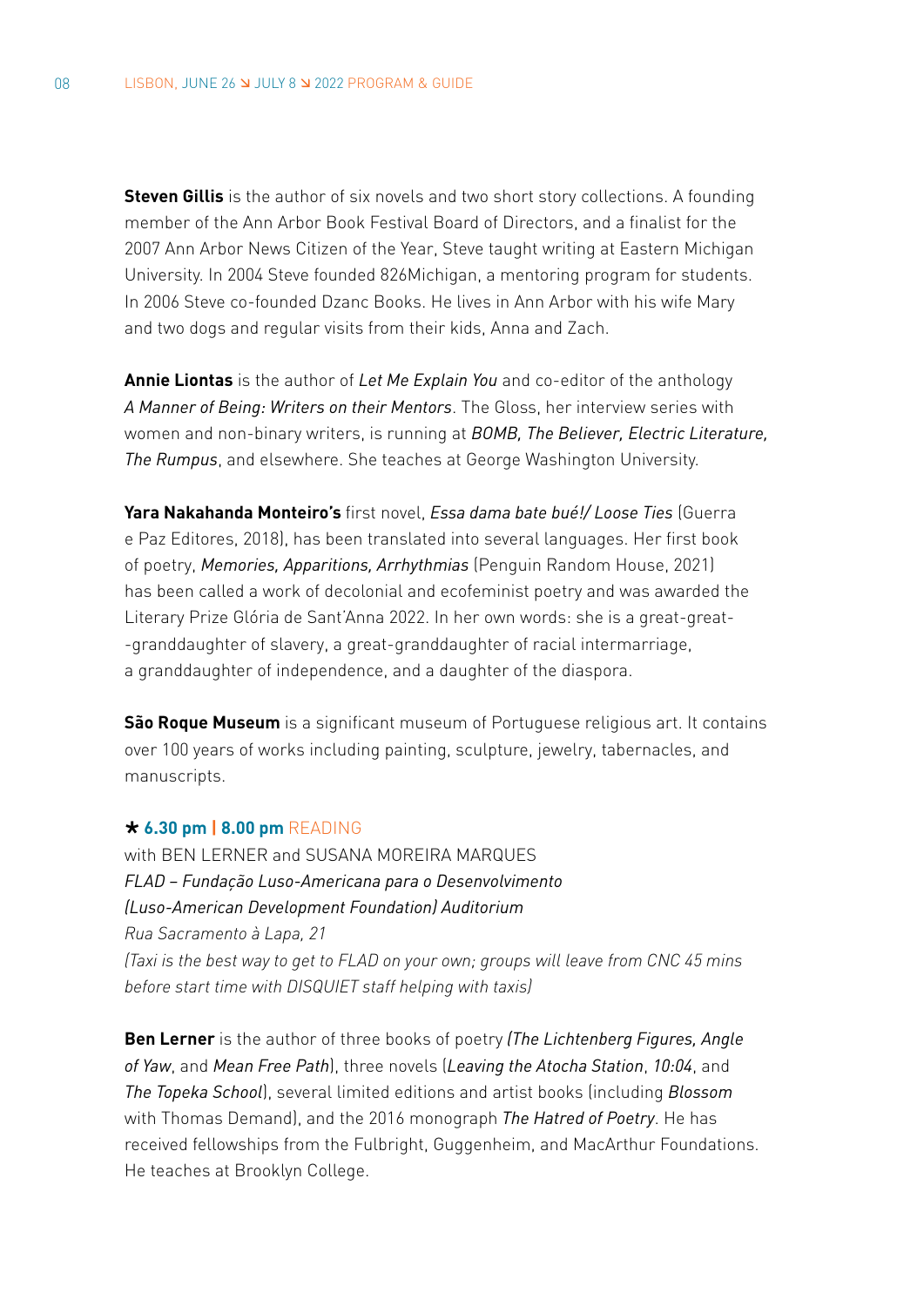**Susana Moreira Marques** is the author of *Quanto Tempo Tem um Dia (How Long is a Day),*  a memoir about motherhood, and *Now and at the Hour of Our Death,* a work of literary non-fiction about the end of life. She is the recipient of a 2019 Portuguese National Grant for Literary Writing and has been awarded fellowships by the Gabriel García Márquez Foundation, and the Jan Michalski Foundation. She currently writes a column for the newspaper *Mensagem* and teaches creative non-fiction at Casa Mombak.

**FLAD's headquarters** are in a seventeenth-century historic house restored after the 1755 earthquake. The organization has been helping in its recovery and restoration as part of its ongoing mission to preserve national heritage. It is a fine example of the Lisbon architecture from the early post-earthquake years.

# **JUNE 30, THURSDAY**

### **10.00 am | 12.30 pm** T-TH WORKSHOPS & ACTIVITIES

– FITZMAURICE; FLOWERS; LIONTAS; LOPES & WITEK *Centro Nacional de Cultura Rua António Maria Cardoso, 68* **Baixa-Chiado** 

#### **2.30 pm | 4.00 pm** PUBLISHING PANEL

with STEVEN GILLIS, T KIRA MADDEN, JOSIE MITCHELL, and ALYSIA SAWCHYN *Centro Nacional de Cultura – Galeria Fernando Pessoa Rua António Maria Cardoso, 68* **Baixa-Chiado** 

**Steven Gillis** is the founder and Publisher of Dzanc Books. **T Kira Madden** is a founding editor of *No Tokens* literary journal. **Josie Mitchell** is the Online Editor for *Granta* magazine. **Alysia Sawchyn** is the Editor-in-Chief of *The Rumpus*.

#### **4.30 pm | 5.30 pm** PESSOA WALK

with JENSEN BEACH *Centro Nacional de Cultura (Meet on the steps beside the CNC) Rua António Maria Cardoso, 68* **Baixa-Chiado** 

*Sign-up for a session on the sign-up sheets during orientation.*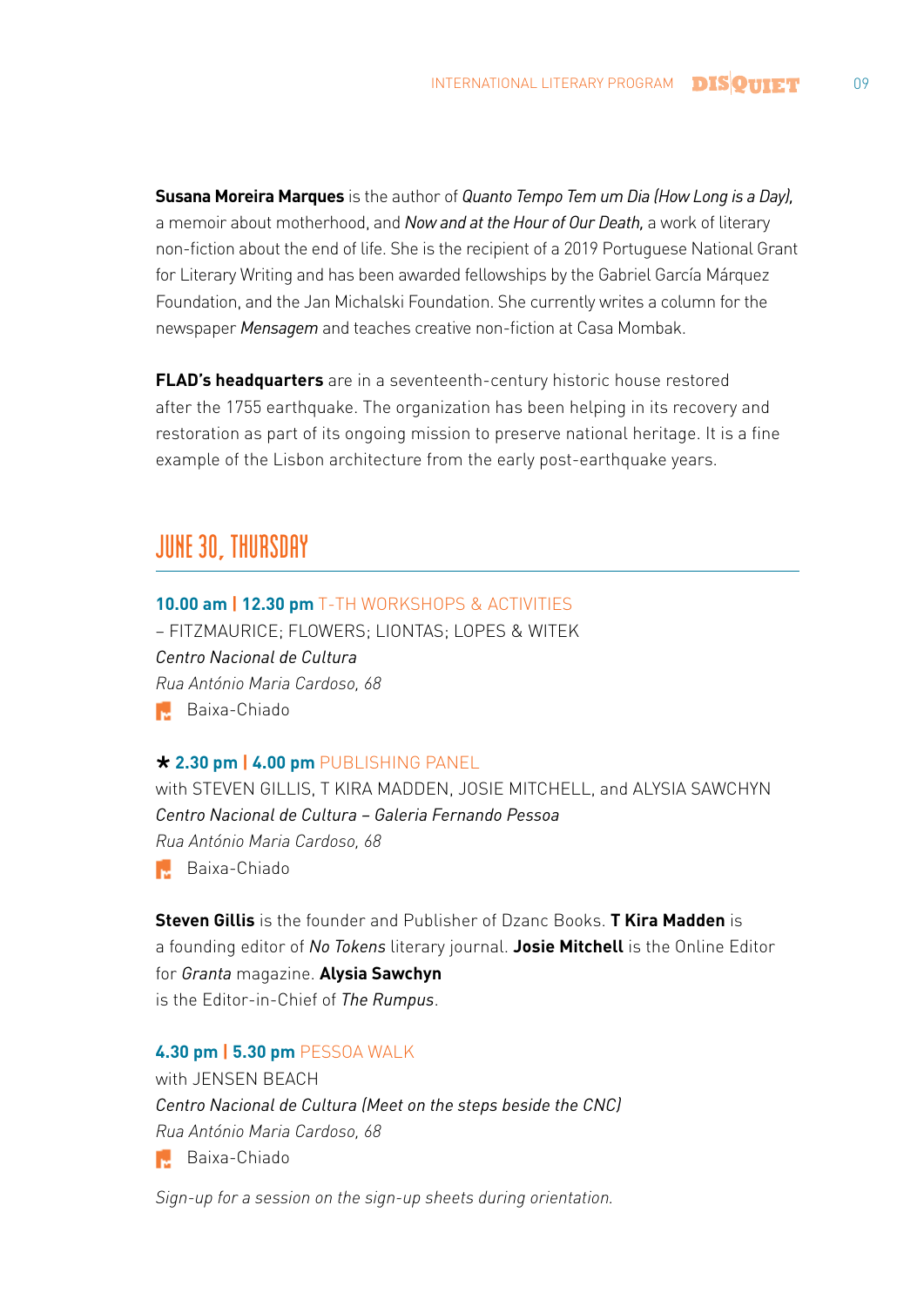#### **6.30 pm | 8.00 pm** READING

with TEOLINDA GERSÃO and TAYARI JONES *Teatro Nacional de São Carlos Largo de São Carlos*  Baixa-Chiado

Please note that the dress code here is business casual.

**Teolinda Gersão** is the author of 19 books, novels and short story collections. She was twice awarded the Pen Club Prize for the Novel (1981 and 1989), the Short-Story Prize (Portuguese Writers' Association, 2001), and many other prizes for her work. She was writer-in-residence at the University of California Berkeley in 2004. Many of her short stories have been published in literary reviews in the US and in the Anthologies *New Sudden Fiction*, *Best Short Stories from America and Beyond* (W.W. Norton, 2007), and *Take Six* (Dedalus Books, 2018). Her novel *The Word Tree* was published in the UK by Dedalus books and *City of Ulysses* was published in the US by Dalkey Archive Press. Her most recent book is *O Regresso de Júlia Mann a Paraty.*

New York Times best-selling author **Tayari Jones** is the author of four novels, most recently *An American Marriage*. Published in 2018, *An American Marriage* is an Oprah's Book Club Selection and appeared on Barack Obama's summer reading list as well as his end of the year roundup. The novel was awarded the Women's Prize for Fiction (formerly known as the Orange Prize), the Aspen Words Prize, and an NAACP Image Award. Jones has also been a recipient of the Hurston/Wright Legacy Award, the United States Artist Fellowship, an NEA Fellowship, and a Radcliffe Institute Bunting Fellowship. Jones is an A. D. White Professor at Large at Cornell University and the Charles Howard Candler Professor of Creative Writing at Emory University.

**Teatro Nacional de São Carlos** (São Carlos National Theater) was inaugurated on 30th June 1793 and is the only Portuguese theater geared towards producing and presenting opera and choral and symphonic music. With its neoclassical lines and 18th Century and Italian influence, the building is one of distinctive historical heritage that was classified in 1928 as a National Monument. Its resident artistic groups are the Coro do Teatro Nacional de São Carlos (São Carlos National Theater Chorus), formed in 1943, which interprets important operatic and choral-symphonic works, and the Orquestra Sinfónica Portuguesa (Portuguese Symphony Orchestra).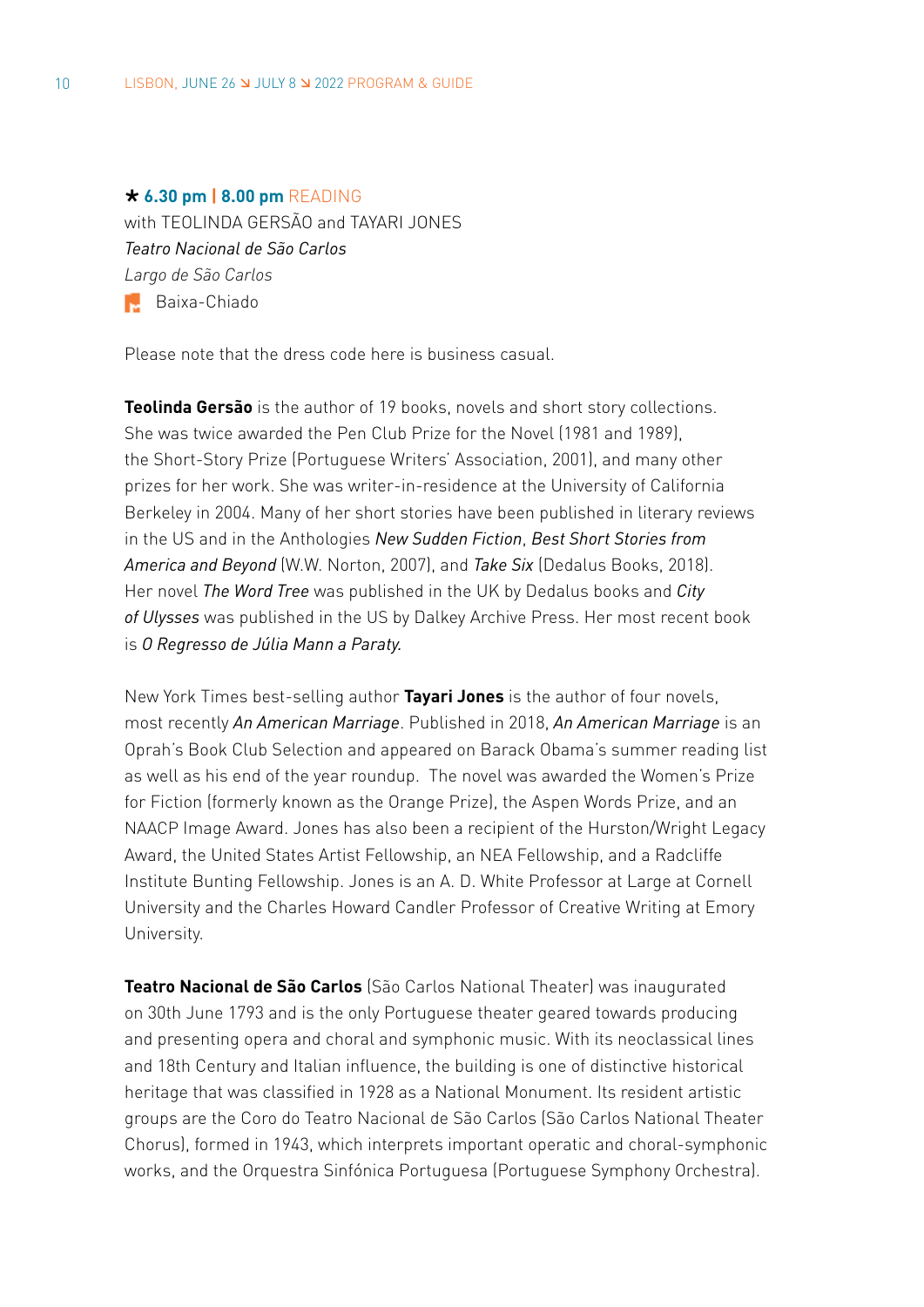# **JULY 1, FRIDAY**

### **10.00 am | 12.30 pm** CORE WORKSHOPS

– BUMP; EVANS; LAWSON; LERNER; MADDEN; MENGISTE; VAZ *Centro Nacional de Cultura Rua António Maria Cardoso, 68* **Baixa-Chiado** 

### **2.30 pm | 4.00 pm** READING

with DEANNE FITZMAURICE, ANTÓNIO PEDROSA, and PATRÍCIA PORTELA *Centro Nacional de Cultura – Galeria Fernando Pessoa Rua António Maria Cardoso, 68* Baixa-Chiado

**Patrícia Portela** is the author of several novels (Banquet was a finalist of the Novel and Novella Big APE Prize 2012) and short stories. She has been invited to participate in the prestigious International Writing Program (IWP) at the University of Iowa in 2013, and was the first literary resident in Berlin in 2016. She is a founding member of the Prado cultural association since 2003 and an editor for Prado Editions since 2008. Patrícia Portela currently writes chronicles for Jornal de Letras.

**Deanne Fitzmaurice** is a Pulitzer Prize-winning documentary photographer and filmmaker, creating content for Sports Illustrated, ESPN, National Geographic and others. Deanne has won awards from American Photography, Pictures of the Year, Communication Arts, PDN Photo Annual, NPPA Best of Photojournalism, UNICEF and the Casey Medal. She and her husband Kurt Rogers are co-founders of Think Tank Photo. www.deannefitzmaurice.com

António Pedrosa has worked as a photojournalist since 1996. In 2012, he won the Great Prize "Estação de Imagem | Mora" for Documentary Photography. The following year he won a "Estação de Imagem | Mora" grant to develop the "The Pose and The Pray" project that was published in May 2014. In 2014, he won Hasselblad Master 2014 prize for editorial photography. In 2015, he was the winner "Sports" category in PDN Photo Annual. He is a founding member of [COLECTIVO,](http://www.colectivophoto.com/) the photo collective founded in 2015. He currently teaches documentary photography at [IPCI](http://ipci.pt/course/master-fotografia-artistica/), Portugal. www.antoniopedrosa.com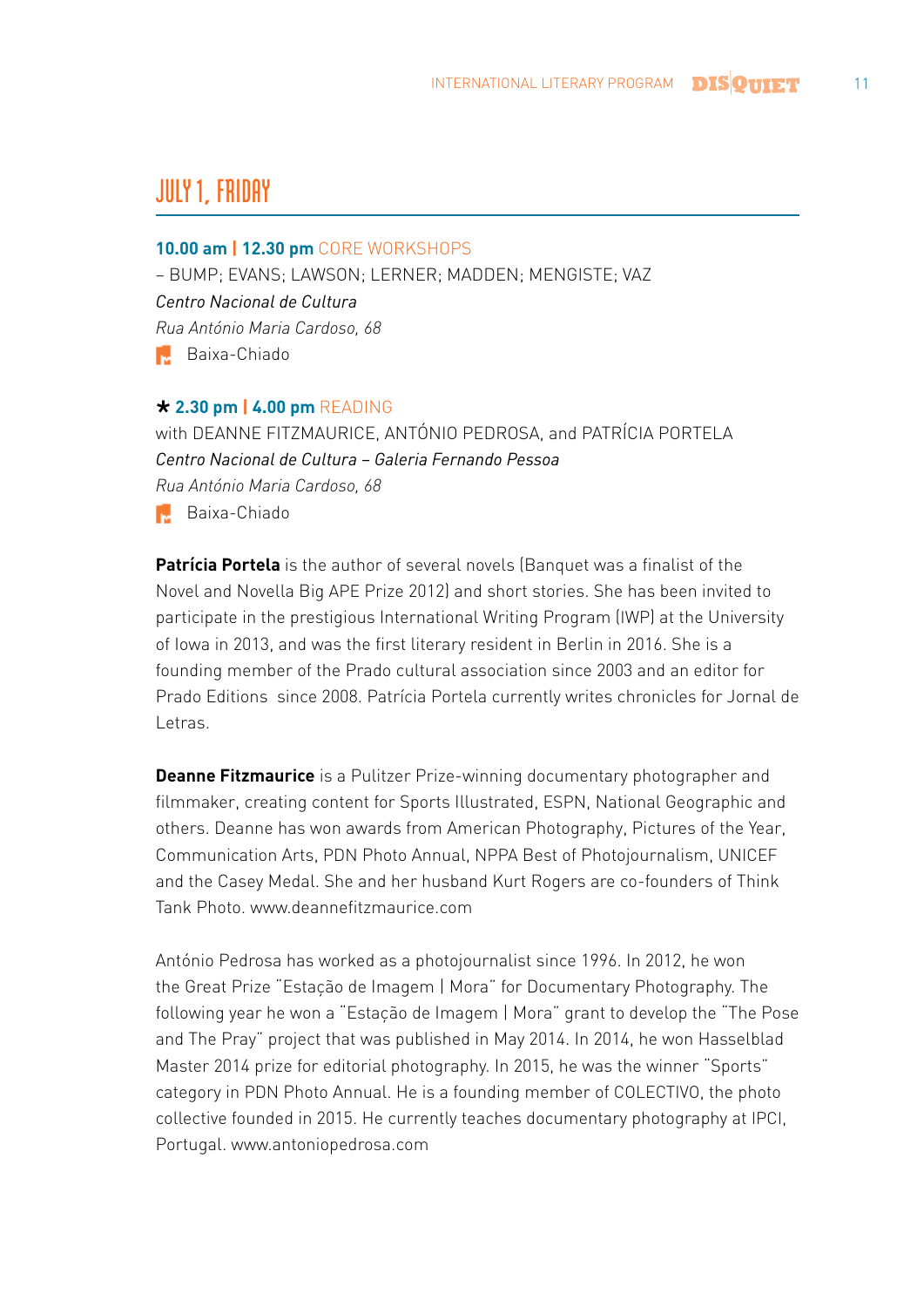**6.00 pm | 8.30 pm** DISQUIET 10TH ANNIVERSARY CELEBRATION featuring ARTHUR FLOWERS, GABE BUMP, T KIRA MADDEN, ANANDA LIMA, and JACINTO LUCAS PIRES *Brotéria [Rua São Pedro de Alcântara 3](https://goo.gl/maps/ZYNS9zNC1h9baDCL8)* **Baixa-Chiado** 

Drinks and appetizers will be served.

**Arthur Flowers,** native of Memphis, is the author of novels and nonfiction, including *Another Good Loving Blues, Mojo Rising: Confessions of a 21st Century Conjureman*, and the graphicwork, *I See The Promised Land* from Tara Books, India. Among other honors, he has received the Keeping the Blues Alive Award from The Blues Foundation. He taught for many years in the MFA program at Syracuse University and as part of DISQUIET.

**Gabriel Bump**'s debut novel *Everywhere You Don't Belong*, was a *New York Times* Notable Book of 2020 and won the Ernest J. Gaines Award for Literary Excellence, the Great Lakes Colleges Association New Writers Award for Fiction, the Heartland Booksellers Award for Fiction, and the Black Caucus of the American Library Association's First Novelist Award. Bump, a Disquiet alum, is an Assistant Professor of Creative Writing at the University of North Carolina at Chapel Hill.

**[T Kira Madden](http://www.tkiramadden.com/)** T Kira Mahealani Madden is a Chinese, Kãnaka Maoli writer, photographer, and amateur magician living in Charleston, SC. She is the founding Editor-in-chief of *No Tokens*, a magazine of literature and art. Her debut memoir, LONG LIVE THE TRIBE OF FATHERLESS GIRLS, was a New York Times Editors' Choice selection, a finalist for the National Book Critics Circle John Leonard Prize, a finalist for the LAMBDA Literary Award for lesbian memoir, and is now in development as a feature film. She teaches at College of Charleston. Winner of the 2021 Judith A. Markowitz Award, and a Disquiet alum, there is no period in her name.

**Ananda Lima** is the author of *Mother/land* (Black Lawrence Press, 2021), winner of the Hudson Prize, shortlisted for the *Chicago Review of Books* Chriby Awards. She is also the author of four chapbooks: *Vigil* (Get Fresh Books, 2021), *Tropicália* (Newfound, 2021, winner of the Newfound Prose Prize), *Amblyopia* (Bull City Press, 2020), and *Translation* (Paper Nautilus, 2019, winner of the Vella Chapbook Prize). She has been awarded the inaugural Work-In-Progress Fellowship by Latinx-in-Publishing, and she is a Disquiet alum.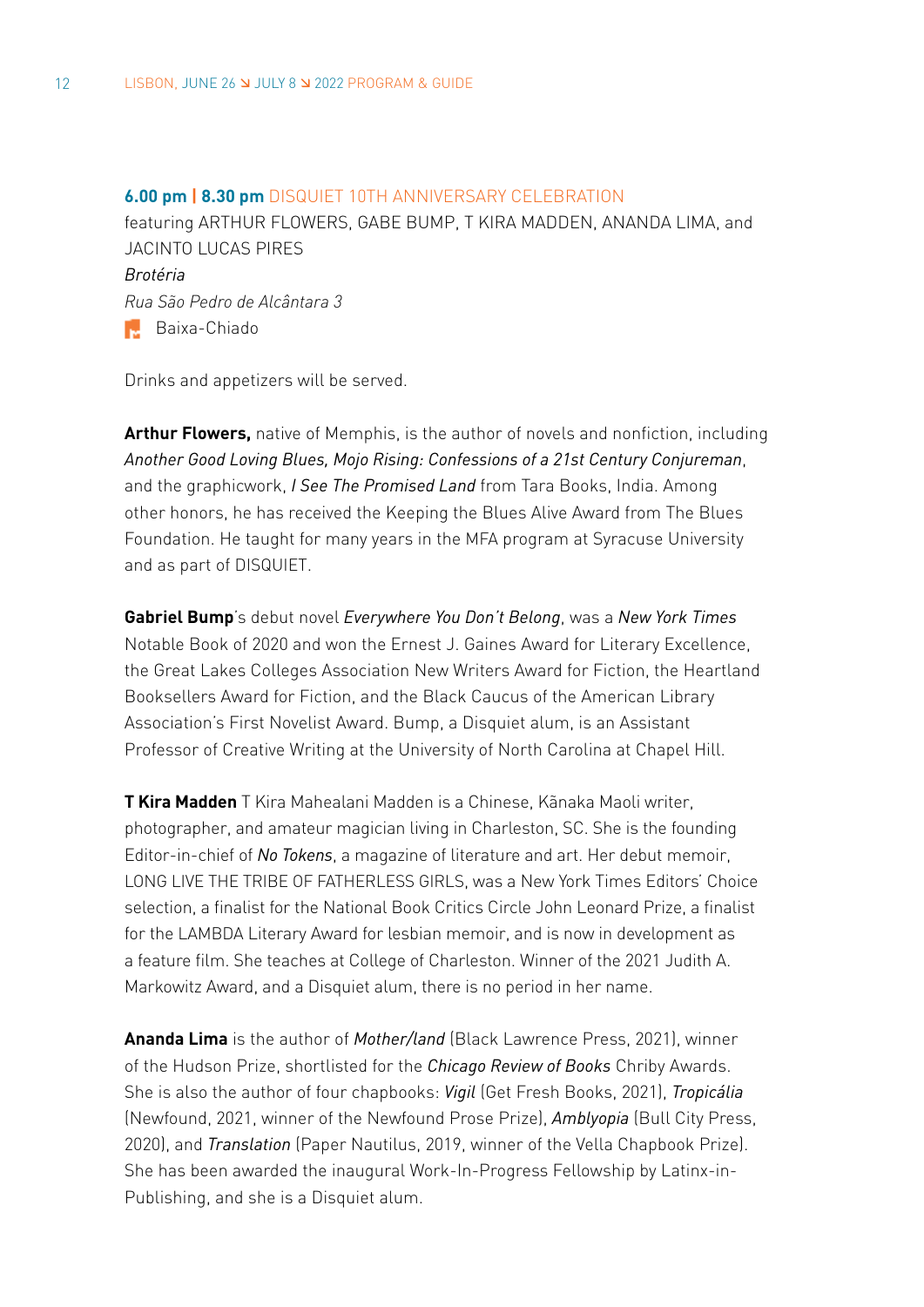**Jacinto Lucas Pires** has written five novels, three short-story collections and three non-fiction books, as well as several theater plays, staged by different groups. *Oração a que Faltam Joelhos [Prayer Lacking Any Knees]*, his latest novel, came out in 2020 (by Porto Editora), and won the John Dos Passos Award. *Doutor Doente [Doctor Disease]*, a stories collection, was published in 2021 (by Húmus). The True Actor (published in the US by Dzanc, translation by Jaime Braz and Dean Thomas Ellis) won the 2013 Domingos da Silva Teixeira Distinguished Literature Award for the best book published in Portugal in the past two years. He plays music with the band Os Quais, keeps the blog O que eu gosto de bombas de gasoline, writes a soccer column for *O Jogo* and comments on political issues at Renascença Radio. He holds the distinction of being the only Portuguese writer to present his work at every edition of DISQUIET.

**Brotéria** was established in 1902 by the Portuguese Province of the Society of Jesus to provide a forum for research in botany and zoology. Over the years, the journal shifted its focus to more cultural and social subjects. Since January 2020, Brotéria's headquartershas functioned as a cultural centre in Lisbon. Born from the desire to have a social impact in an increasingly secular society, Brotéria attempts to build bridges between Christian faith and our contemporary urban cultures. Integrated around five interconnected, yet independent, strands (research, gallery space, communications, efforts at fostering dialogue, and spirituality), the centre serves as a meeting point for thoughtful, intellectually curious men and women of different backgrounds, cultural sensibilities, and religious commitments.

# **JULY 2, SATURDAY**

#### **Free Day**

See "Taking Advantage of Off-Days" in the Guide for suggestions.

### **JULY 3, SUNDAY**

### **Free Day**

See "Taking Advantage of Off-Days" in the Guide for suggestions.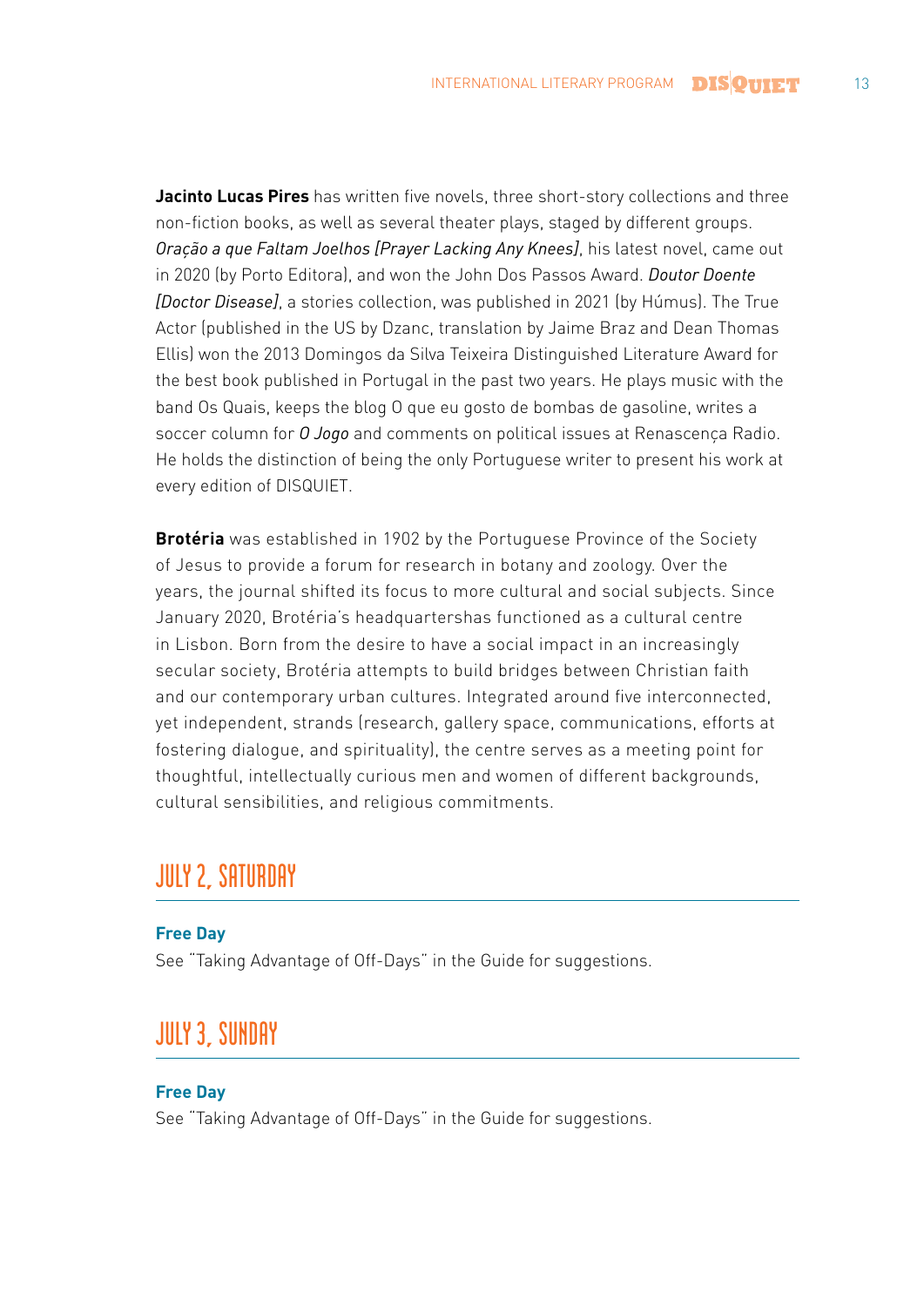# **JULY 4, MONDAY**

#### **10.00 am | 12.30 pm** CORE WORKSHOPS

– BUMP; EVANS; LAWSON; LERNER; MADDEN; MENGISTE; VAZ *Centro Nacional de Cultura Rua António Maria Cardoso, 68* Baixa-Chiado

#### **2.30 pm | 4.00 pm** READING

with TERRI WITEK, CYRIACO LOPES, JENSEN BEACH *Centro Nacional de Cultura – Galeria Fernando Pessoa Rua António Maria Cardoso, 68* **Baixa-Chiado** 

**Terri Witek** is the author of 7 books of poems, most recently *The Rattle Egg* (2021); *Something's Missing in This Museum* is forthcoming in 2023. Recent work has been featured in two international anthologies: *JUDITH: Women Making Visual Poetry* (2021), and in the *WAAVe Global Anthology* of Women's Asemic Writing and Visual Poetry (2021). She has collaborated with Brazilian visual artist Cyriaco Lopes [\(cyriacolopes.com](http://cyriacolopes.com/)) since 2005 – their works together include museum and gallery shows, performance and site-specific projects featured internationally in New York, Seoul, Miami, Lisbon, Rio de Janeiro, and Valencia. Witek holds the Sullivan Chair in Creative Writing at Stetson University, and with Lopes teaches Poetry in the Expanded Field in Stetson's low-residency MFA of the Americas. Their colloborative projects are represented by *The Liminal*, Valencia Spain.

In the past few years **Cyriaco Lopes**' work has been seen in the U.S. at the Contemporary Museum in Baltimore, at El Museo del Barrio, ApexArt and the America's Society in New York, at the Contemporary Art Museum in Saint Louis, among other venues. In his native Brazil the artist has shown at the National Museum of Fine Arts, the Museum of Modern Art of Salvador, and the Museum of Art of São Paulo. His collaborations with Terri Witek include Big Bronze [Statues,](http://terriwitek.com/collaborations/big-bronze-statues-october/) chosen as one of the highlights of the 2009 season by *Time Out New York*, A [Shelter](http://terriwitek.com/collaborations/a-shelter-on-kings-road/) on King's Road, and Uma Cosia [N'Outra](http://terriwitek.com/collaborations/uma-coisa-noutra/).

**Jensen Beach** is the author of two collections of short fiction, most recently *Swallowed by the Cold*. His stories have appeared in *A Public Space, Ninth Letter, the Paris Review*, and *The New Yorker*. He has degrees from Stockholm University and the University of Massachusetts, Amherst, and teaches in the BFA program at Northern Vermont University, where he is fiction editor at *Green Mountains Review*. He lives in Vermont with his family.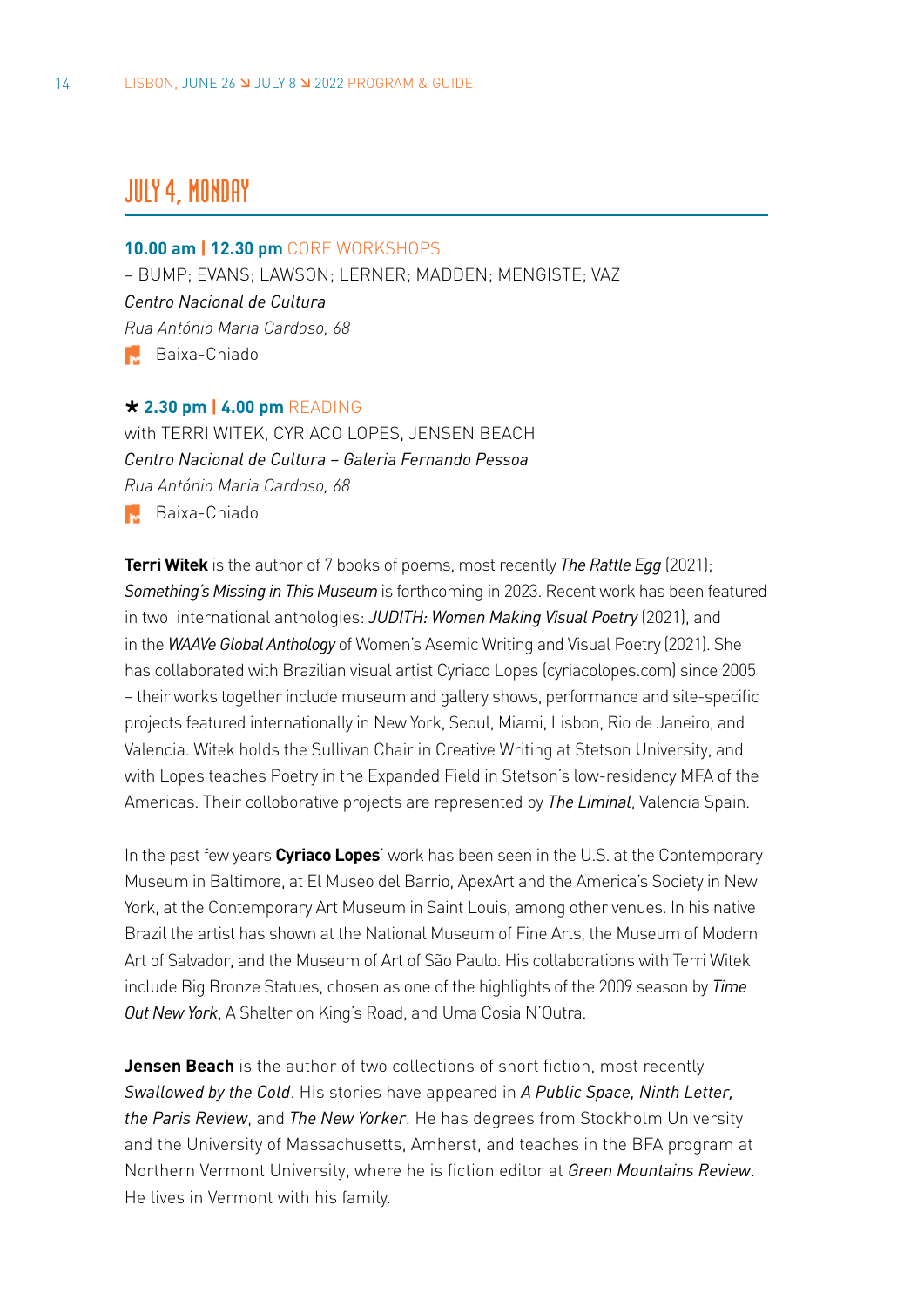#### **6.00 pm | 8.00 pm** PARTICIPANT OPEN MIC

*[sign up to read on the sign-up sheets during the orientation] Grémio Literário Rua Ivens, 37* **Baixa-Chiado** 

*Please note that the dress code here is business casual.*

The **Grémio Literário** was created in 1846 by royal charter of Queen D. Maria II, thus giving her support to the initiative of a prestigious group of writers, politicians, and aristocrats of the Portuguese liberal world. Thirty years later the Grémio settled into its present facilities, the Loures Palace, in the Chiado quarter, that elegant center of the Lisbon intellectual and social society, a characteristic building in the local romantic architecture, with decorated rooms, a rich library, restaurant, and a picturesque garden dating to 1844 and overlooking the river Tagus and the Moorish Castle. Among its members, past and present, the Grémio boasts twenty-four heads of state and prime ministers.

# **JULY 5, TUESDAY**

#### **10.00 am | 12.30 pm** T-TH WORKSHOPS & ACTIVITIES

– FITZMAURICE; FLOWERS; LIONTAS; LOPES & WITEK *Centro Nacional de Cultura Rua António Maria Cardoso, 68* **Baixa-Chiado** 

### **10.00 am | 12.30 pm** TOUR OF THE BERARDO COLLECTION

with CYRIACO LOPES *Centro Nacional de Cultura Rua António Maria Cardoso, 68* Baixa-Chiado

Everyone is welcome on this tour of the Berardo Collection of Modern and Contemporary Art with visual artist Cyriaco Lopes, conducted as part of the Fernando Pessoa Game workshop co-taught by Lopes and poet Terri Witek. The conversation will focus specifically on the ways in which the visual arts articulate language. From the inheritance of the Modernist avant-garde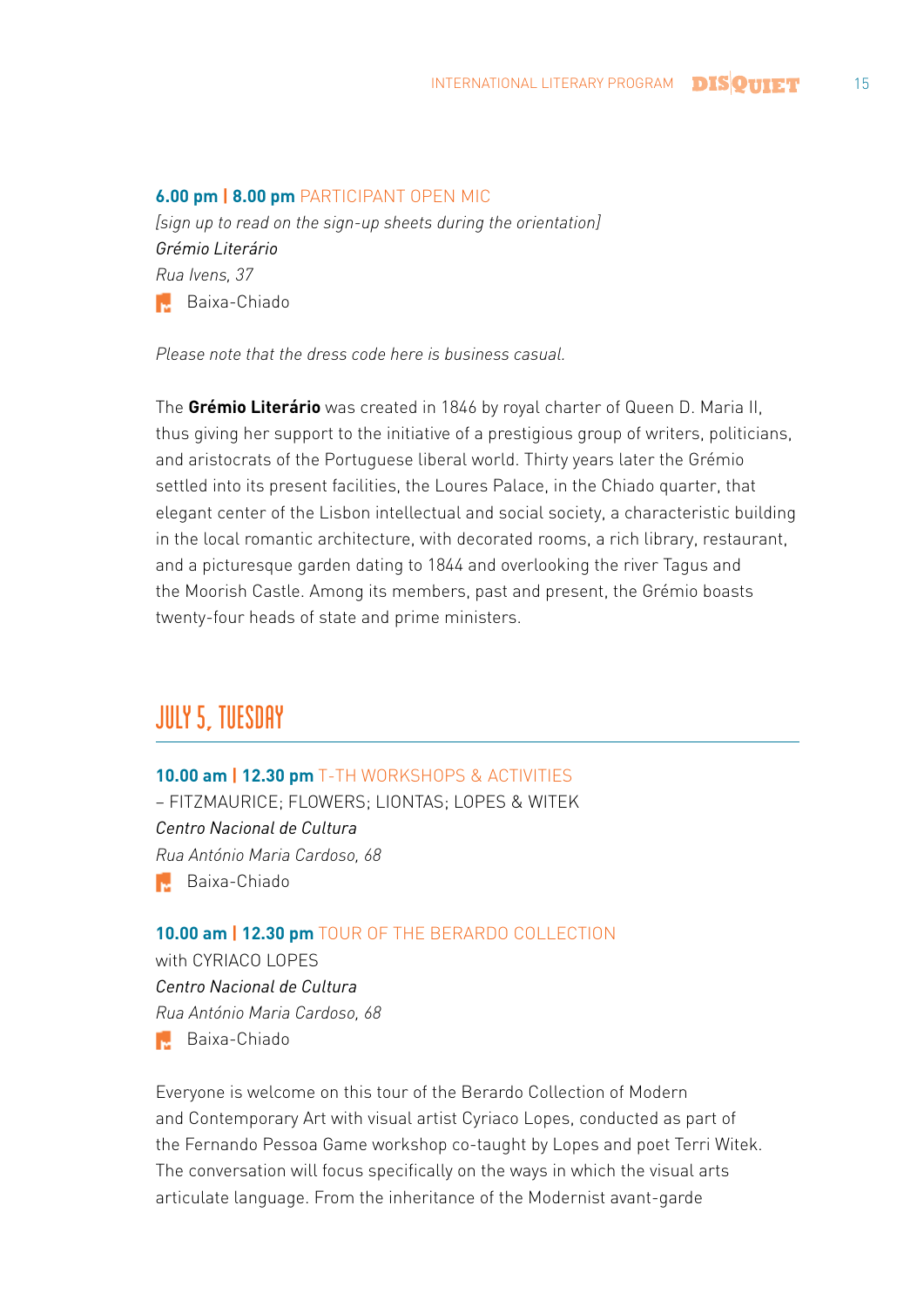to the many influences of cinema and advertisement, the visual arts has been one of the most exciting sites of experimentation for writing, producing work that is both intellectually and emotionally compelling.

*Sign-ups for this event will be circulated ahead of time.*

### **2.30 pm | 4.00 pm** THE COMMON LUSO ISSUE with KATHERINE VAZ, OONA PATRICK, RUI CARDOSO MARTINS, and MATILDE CAMPILHO *CNC Galeria F. Pessoa*

 Baixa-Chiado

**Katherine Vaz's** novels include *Saudade*, a Barnes & Noble Discover New Writers selection, and *Mariana*, selected by the Library of Congress as one of the Top Thirty International Books of 1998. Her collections *Fado & Other Stories* won the Drue Heinz Literature Prize and *Our Lady of the Artichokes* won a Prairie Schooner Book Award. Her third collection, *The Love Life of an Assistant Animator,* was published in 2017, and her new novel, *Above the Salt*, will be out in 2023.

**Oona Patrick** grew up in Provincetown, Massachusetts, and earned an MFA in nonfiction from Bennington. Her writing has appeared in *Gávea-Brown, Gulf Coast, Salamander,* and elsewhere, and has been translated into Portuguese in the University of Lisbon's *Nem Cá Nem Lá: Portugal e América do Norte Entre Escritas.* She is the coeditor of the Luso workshop anthology *Behind the Stars, More Stars: The Tagus Press/Disquiet Collection of New Luso-American Writing* (Tagus/UMass Press, 2019), guest edited *Springhouse Journal 6: Women Writing the Lusophone World*, and most recently wrote about nine years of the Disquiet Luso experience in her foreword to *Fado: The Saddest Music in the World*, a play by Elaine Ávila.

**Rui Cardoso Martins** (Portalegre, Portugal, 1967) is a writer, scriptwriter, and playwright, and the co-creator and co-writer of *A Herdade/The Domain* (Golden Lion candidate in Venice 2019 Film Festival, Toronto TIFF). He is a two-time winner of the Grande Prémio APE. His novels include *E Se Gostasse Muito de Morrer/Glad to Die*, *Let The Invisible Man Pass By,* and *The Bone of the Butterfly*. His play Última Hora/Breaking News is was produced by Teatro Nacional D. Maria II, Lisbon. His short story "Animal Stomach" was published in English in *The Common*.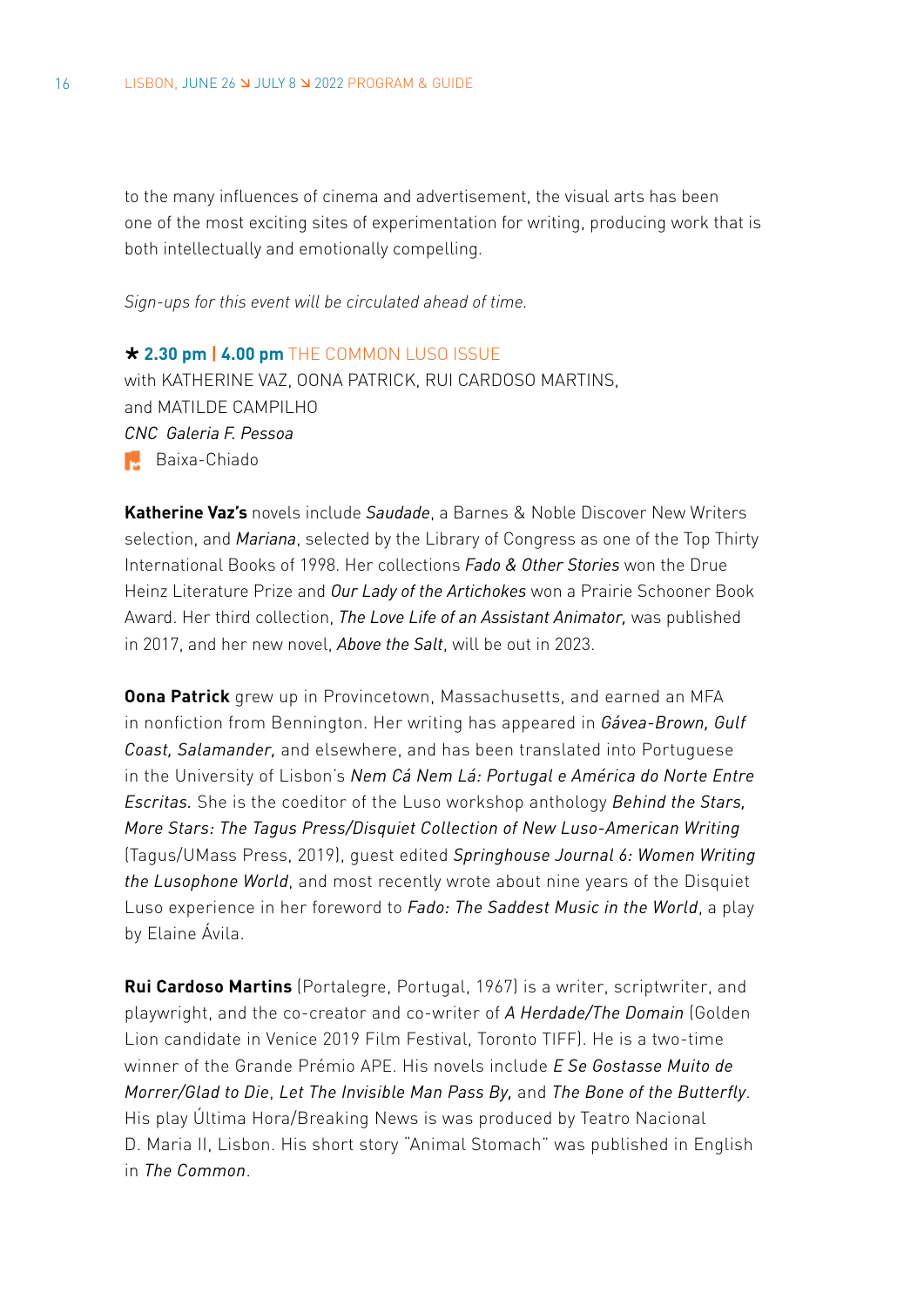**Matilde Campilho** is the author of *Jóquei* (*Jockey*), a poetry collection published in 2014, and of *Flecha* (*Arrow*), a book of very short stories published in 2020. Her work has appeared in *Granta*, *New Observations*, *Berlin Quarterly*, *Bat City Review*, *The Common*, *St. Petersburg Review*, and *GQ Portugal.* Matilde is also a radio co-host. She lives in Lisbon.

### **6.30 pm | 8.00 pm** READING

with ARTHUR FLOWERS and MAAZA MENGISTE *Brotéria [Rua. São Pedro de Alcântara, 3](https://goo.gl/maps/ZYNS9zNC1h9baDCL8)* Baixa-Chiado

**Arthur Flowers,** native of Memphis, is the author of novels and nonfiction, including *Another Good Loving Blues, Mojo Rising: Confessions of a 21st Century Conjureman*, and the graphicwork, *I See The Promised Land* from Tara Books, India. Among other honors, he has received the Keeping the Blues Alive Award from The Blues Foundation. He taught for many years in the MFA program at Syracuse University.

**Maaza Mengiste** is a novelist, essayist, and photographer. She is the author of the novel, *The Shadow King*, which was on the shortlist for the 2020 Booker Prize and a 2020 *LA Times* Book Prize Fiction finalist. It was named best book of the year by the *New York Times*, NPR, *Elle*, *Time*, and more. Her debut novel, *Beneath the Lion's Gaze*, was selected by the *Guardian* as one of the 10 best contemporary African books and named one of the best books of 2010 by *Christian Science Monitor*, *Boston Globe*, and other publications. She is the recipient of a Guggenheim Fellowship, an American Academy of Arts and Letters Award in Literature, a DAAD Artists-in-Berlin Fellowship, a Cullman Center for Scholars and Writers Fellowship, the Premio von Rezzori, the Premio il ponte, a Fulbright Fellowship, a National Endowment for the Arts Award, and a Creative Capital Award.

# **JULY 6, WEDNESDAY**

#### **10.00 am | 12.30 pm** CORE WORKSHOPS

– BUMP; EVANS; LAWSON; LERNER; MADDEN; MENGISTE; VAZ *Centro Nacional de Cultura Rua António Maria Cardoso, 68* **Baixa-Chiado**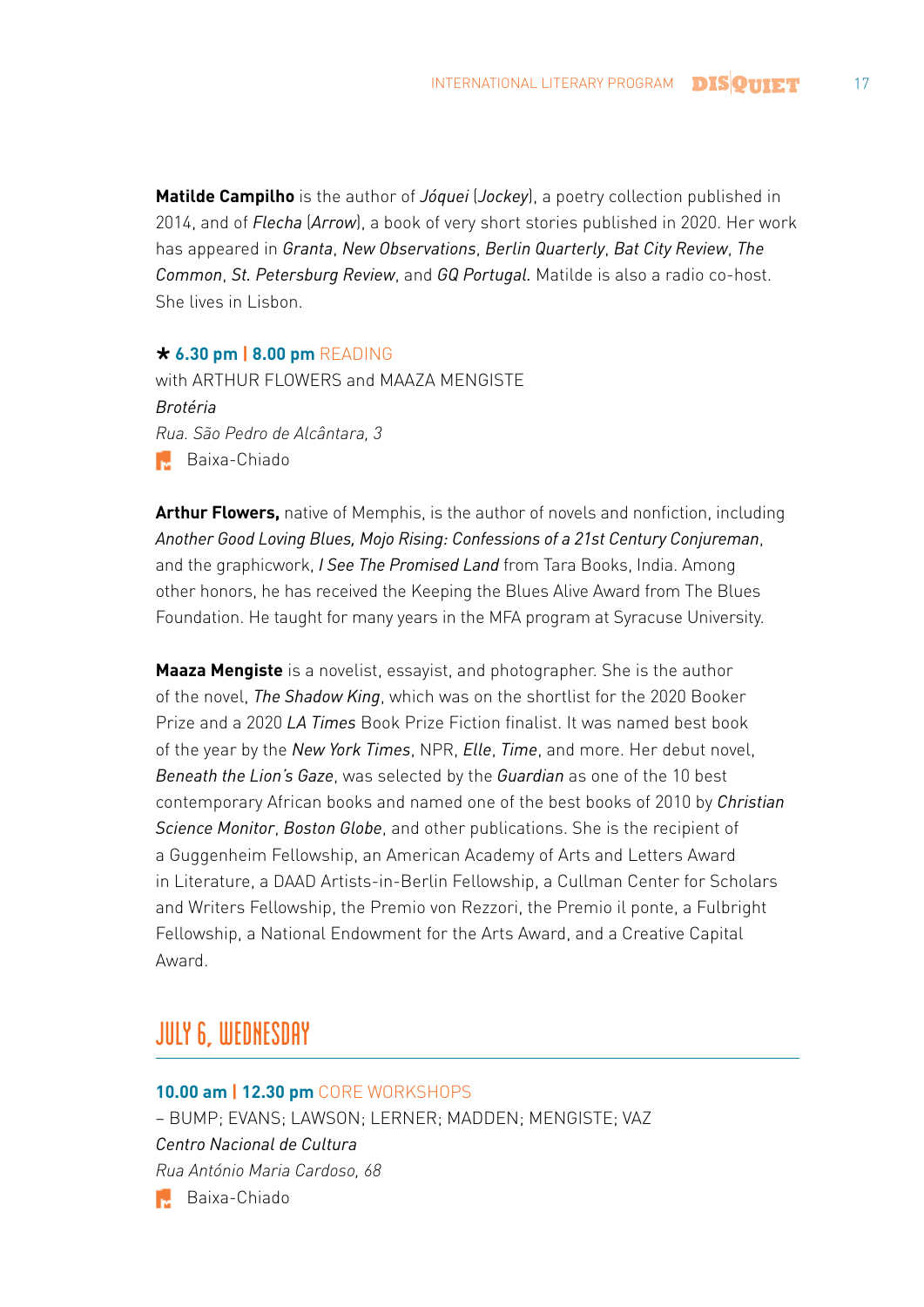#### **2.30 pm | 4.00 pm** READING

with ANA MARGARIDA DE CARVALHO and SHANE HINTON *Fundação José Saramago Rua dos Bacalhoeiros, 10* Alfama

**Ana Margarida de Carvalho**'s first two novels, *Que Importa a Fúria do Mar* (Teorema) and *Não Se Pode Morar nos Olhos de um Gato* (Teorema), were both awarded the Grande Prémio de Romance e Novela APE/DGLAB. Her story collection *Pequenos Delírios Domésticos* (Relógio d'Água, 2017) received the Prémio de Conto Camilo Castelo Branco / APE. *Cartografias de Lugares Mal Situado*s (Relógio d'Água, 2021) compiles ten shorts stories about war. She was also the organizer of the project *Escape Goat* that brought together 46 Portuguese writers, 46 visual artists, and many translators in English, Italian, German, French, Dutch and Spanish to create a bilingual serial novel during the Covid-19 pandemic (Relógio d'Água 2020).

**Shane Hinton's** debut story collection *Pinkies* was selected as a finalist for a 2016 Firecracker Award in Fiction by the Community of Literary Magazines and Presses. He is the editor of the anthology *We Can't Help It If We're From Florida* and the author of the novella *Radio Dark*. He is a fiction editor for *Tampa Review*. He teaches writing at The University of Tampa and lives in the winter strawberry capital of the world.

**The José Saramago Foundation** was created in June 2007 and is funded exclusively by proceeds from the works of Saramago, who in 1998 won the Nobel Prize for Literature. Its three basic goals are the promotion of Portuguese and universal culture, the defense of human rights, and the protection of the environment. Saramago's ashes are buried under the roots of the olive tree facing the main entrance of the Casa dos Bicos, named after the diamond-shaped stones that cover its facade.

#### **6.30 pm | 8.00 pm** READING

with ONDJAKI and DANIELLE EVANS *FLAD – Fundação Luso-Americana para o Desenvolvimento (Luso-American Development Foundation) Auditorium Rua Sacramento à Lapa, 21 (Taxi is the best way to get to FLAD on your own; groups will leave from CNC 45 mins before start time with DISQUIET staff helping with taxis)*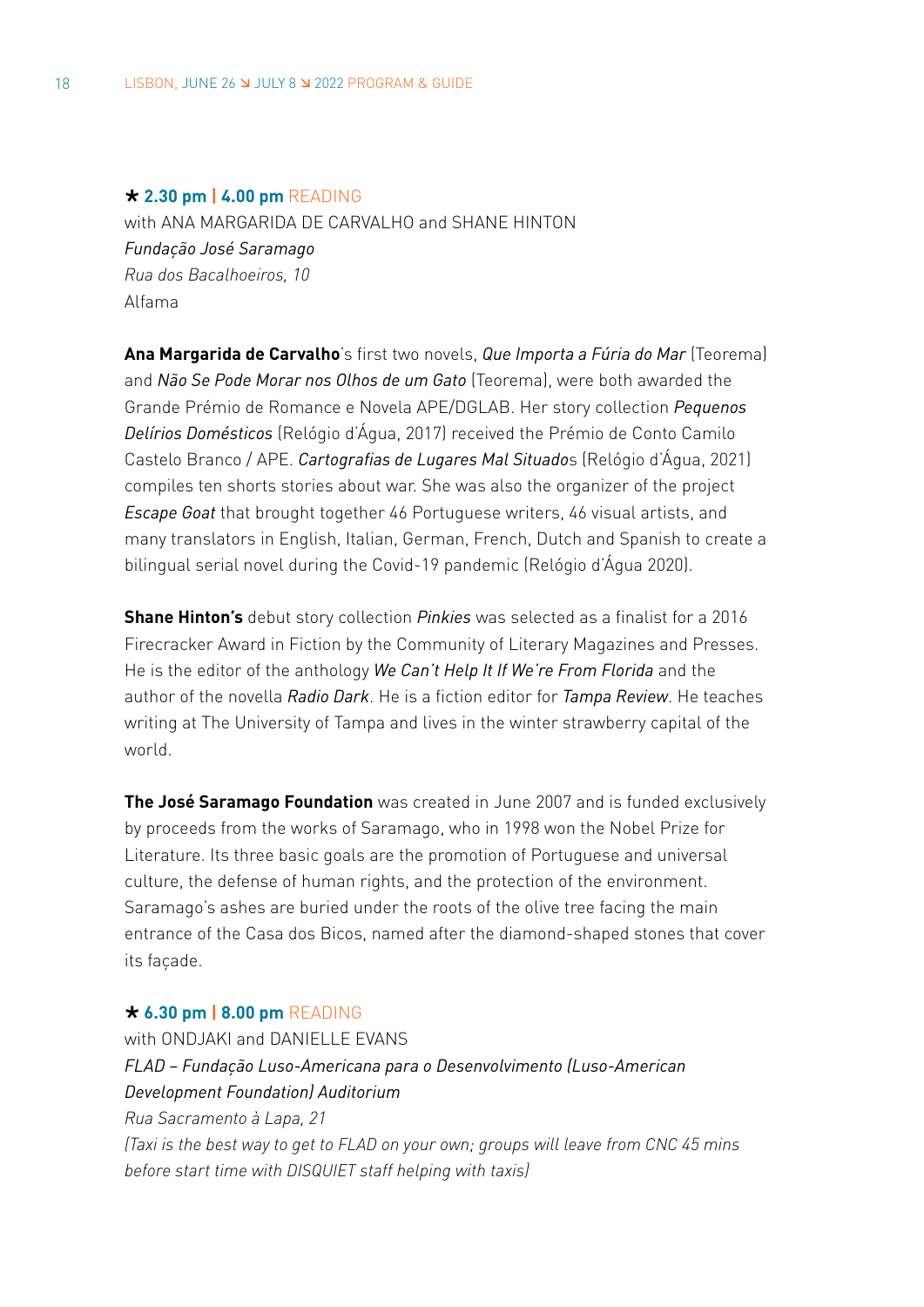**Ondjaki** is an Angolan author of numerous novels, poetry books and children's books. His work has been translated into several languages and awarded literary prizes, including the prestigious Prix Littérature-Monde 2016, the Jabuti Prize and the Saramago Prize (2013) for *Os Transparentes* (*Transparent City*).

**Danielle Evans** is the author of the story collections *The Office of Historical Corrections* and *Before You Suffocate Your Own Fool Self*. She is the 2021 winner of The New Literary Project Joyce Carol Oates Prize, a 2020 National Endowment for the Arts fellow, and a 2011 National Book Foundation 5 under 35 honoree. She teaches in The Writing Seminars at Johns Hopkins University.

# **JULY 7, THURSDAY**

### **10.00 am | 12.30 pm** T-TH WORKSHOPS & ACTIVITIES

–FITZMAURICE; FLOWERS; LIONTAS; LOPES & WITEK *Centro Nacional de Cultura Rua António Maria Cardoso, 68* **Baixa-Chiado** 

### **6.30 pm | 8.00 pm** READING

with DJAIMILIA PEREIRA DE ALMEIDA and KATHERINE VAZ *Brotéria*

**Djaimilia Pereira de Almeida** is a novelist and essayist. She is the author of *That Hair*  (Tin House, 2020); *Luanda, Lisbon, Paradise?*; and *Three Novellas of Forgetting*. She has received several awards, including the Oceanos Prize, the Inês de Castro Foundation Prize and the Eça de Queiroz Foundation Award. A recipient of a National Writing Fellowship awarded by the Portuguese Ministry of Culture, she holds a Ph.D. in Literary Theory from the University of Lisbon. In Spring 2022, she is the Writer in Residence at Literaturhaus Zürich. She was born in Luanda and grew up in the suburbs of Lisbon.

**Katherine Vaz's** novels include *Saudade*, a Barnes & Noble Discover New Writers selection, and *Mariana*, selected by the Library of Congress as one of the Top Thirty International Books of 1998. Her collections *Fado & Other Stories* won the Drue Heinz Literature Prize and *Our Lady of the Artichokes* won a Prairie Schooner Book Award. Her third collection, *The Love Life of an Assistant Animator,* was published in 2017, and her new novel, *Above the Salt*, will be out in 2023.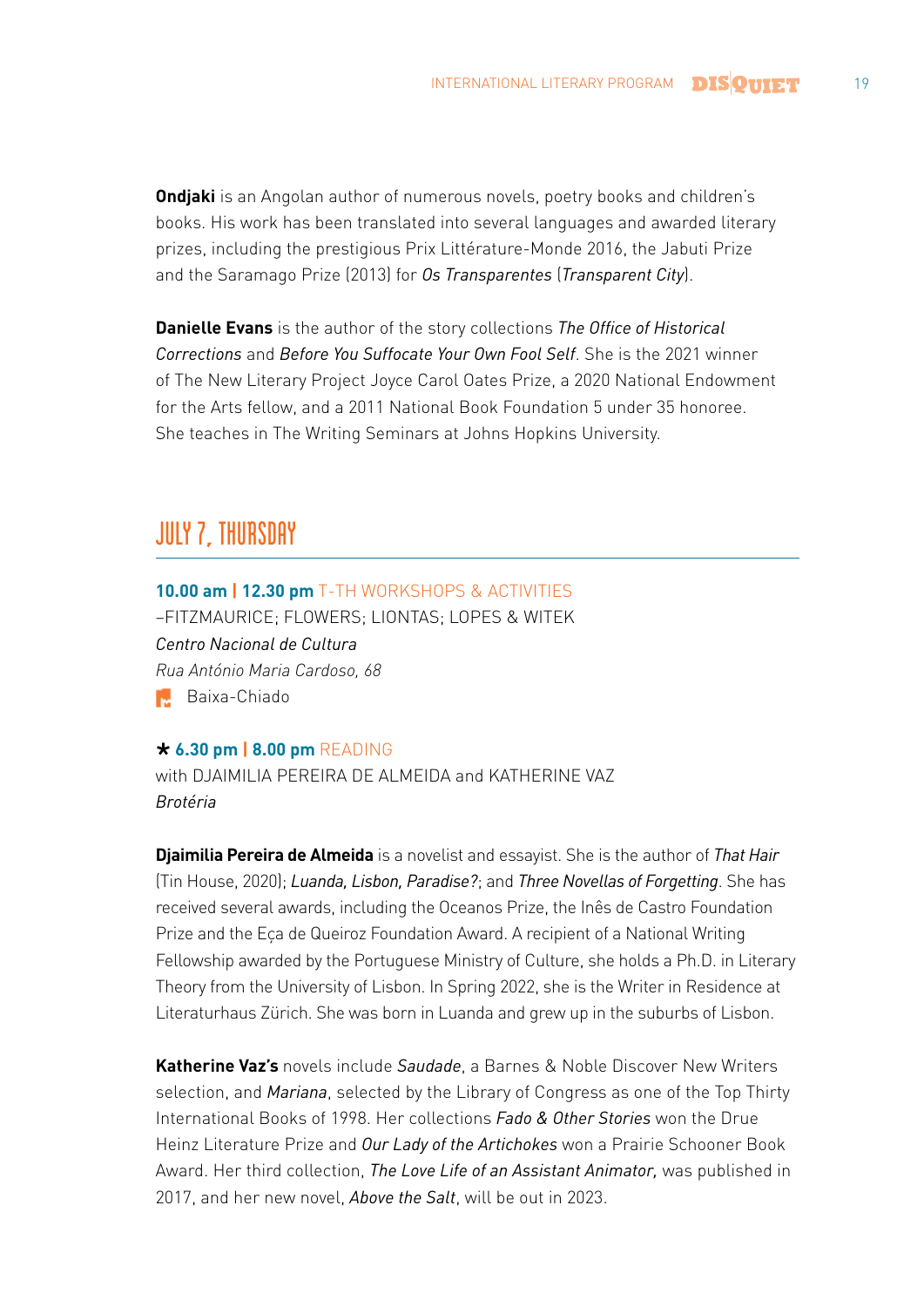# **JULY 8, FRIDAY**

#### **10.00 am | 12.30 pm** CORE WORKSHOPS

– BUMP; EVANS; LAWSON; LERNER; MADDEN; MENGISTE; VAZ *Centro Nacional de Cultura Rua António Maria Cardoso, 68* Baixa-Chiado

#### **2.30 pm | 4.00 pm** SECOND OPEN MIC

*São Luiz Teatro Municipal, Jardim de Inverno (Winter Garden) Rua António Maria Cardoso, 58*  Baixa-Chiado

### **6.30 pm | 8.00 pm** FAREWELL RECEPTION

*FLAD – Fundação Luso-Americana para o Desenvolvimento (Luso-American Development Foundation) Auditorium Rua Sacramento à Lapa, 21 (Taxi is the best way to get to FLAD on your own; groups will leave from CNC 45 mins before start time with DISQUIET staff helping with taxis)*

Drinks and appetizers will be served.